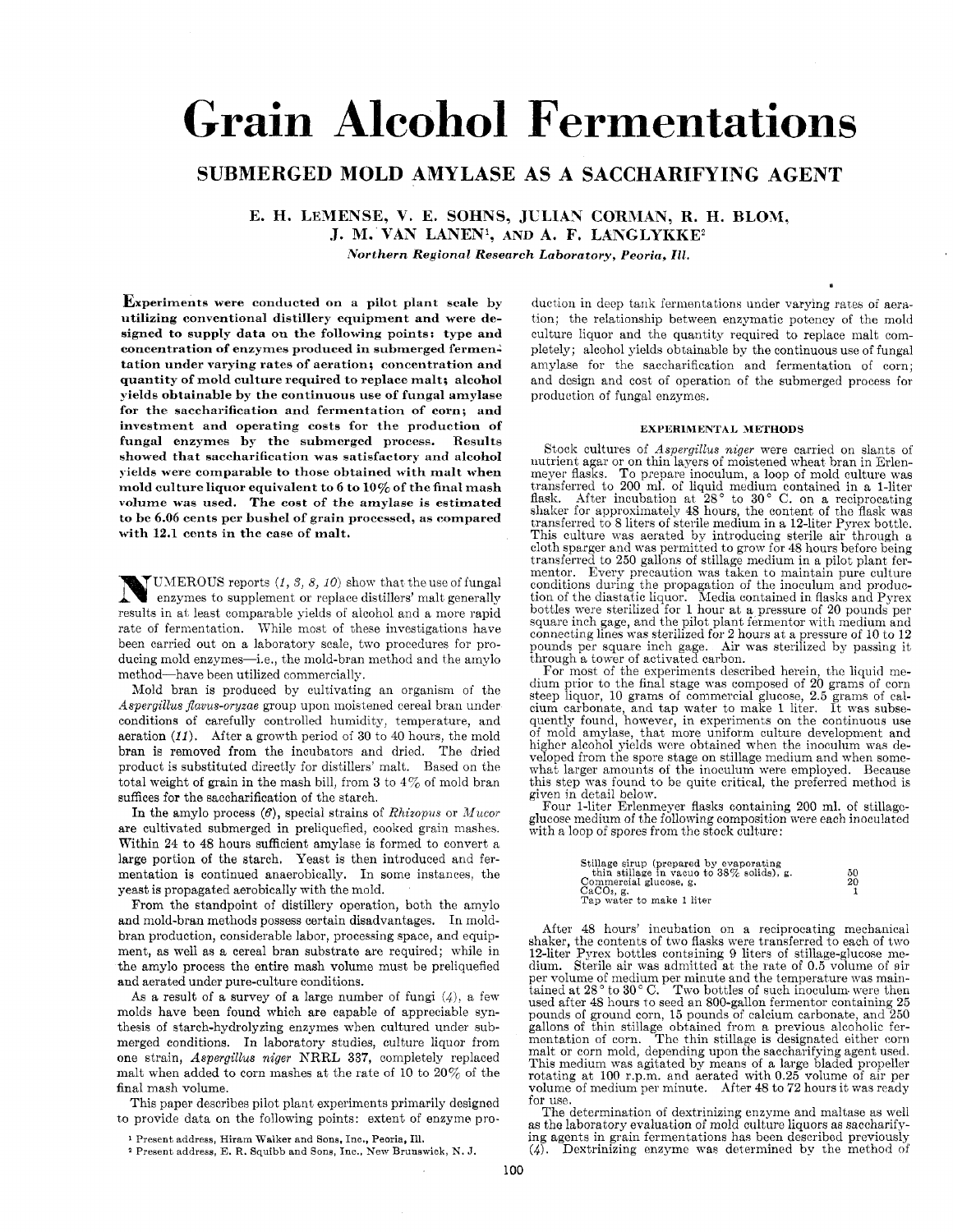|                                                     |                                 |                                                  |                                 |                                                       |                                           |                                 |                                                                            |                                                  | --------------                                                 |
|-----------------------------------------------------|---------------------------------|--------------------------------------------------|---------------------------------|-------------------------------------------------------|-------------------------------------------|---------------------------------|----------------------------------------------------------------------------|--------------------------------------------------|----------------------------------------------------------------|
|                                                     |                                 |                                                  |                                 |                                                       | Periodic Data on Liquors at               |                                 |                                                                            |                                                  | 5.0 and 5.                                                     |
| Rate of<br>Aeration,                                |                                 |                                                  |                                 |                                                       | 48 hours                                  |                                 |                                                                            | 72 hours                                         | fermenta                                                       |
| Air Volume.<br>%<br>of Mash<br>Volume per<br>Minute | pH                              | 24 hours<br>Dextrinizing<br>enzyme.<br>units/ml. | вH                              | Maltase<br>activity,<br>%<br>hydrolysis<br>of maltose | Dextrinizing<br>enzvme.<br>units/ml.      | рH                              | Maltase<br>activity,<br>$\mathcal{D}_{\alpha}$<br>hydrolysis<br>of maltose | Dextrinizing<br>enzyme.<br>units/ml.             | chloride<br>$\mathbf{w}$<br>repl<br>as<br>a                    |
| None<br>12.5<br>25<br>50<br>75<br>100               | 5.5<br>5.5<br>5.4<br>5.7<br>5.6 | 0.1<br>0.6<br>0.1<br>1.7<br>0.6                  | 5.4<br>5.6<br>5.2<br>5.4<br>4.3 | None<br>29.4<br>16.5<br>30.8<br>19.4<br>35.7          | 0.6<br>10.8<br>7.5<br>14.4<br>9.5<br>11.5 | 5,3<br>5.2<br>5.2<br>4.6<br>4.4 | $\cdots$<br>39.8<br>30.2<br>32.4<br>33.5<br>36.5                           | $\cdots$<br>15.1<br>12.5<br>16.6<br>16.8<br>12.8 | carbonate.<br>In labor<br>mum amyl<br>obtained v<br>was supple |

**TABLE I.** EFFECT OF RATE OF **AEBATIOX** UPON **SYNTHESls OB** DEXTRINIZING **AND** MALTASE ENZYMES **BY** *Aspergillus niger* NRRL **337** 

| TABLE II. CONVERSION OF MASHES WITH VARYING QUANTITIES OF MOLD CULTURE |  |
|------------------------------------------------------------------------|--|
| Liquon, Aspergillus niger NRRL 337                                     |  |

|                             | TABLE II. CONVERSION OF MASHES WITH VARIING COANTITIES OF MODE COLLOMB | LIQUOR, Aspergillus niger NRRL 337            |                          |                          |                                               |                                               |                                                          |                                                      |                                                      |                                                      | carbonate, and an aeration<br>rate of about 1 volume of air per volume                                                                                                                   |
|-----------------------------|------------------------------------------------------------------------|-----------------------------------------------|--------------------------|--------------------------|-----------------------------------------------|-----------------------------------------------|----------------------------------------------------------|------------------------------------------------------|------------------------------------------------------|------------------------------------------------------|------------------------------------------------------------------------------------------------------------------------------------------------------------------------------------------|
|                             |                                                                        |                                               |                          |                          |                                               |                                               | Fermentation Data                                        |                                                      |                                                      |                                                      |                                                                                                                                                                                          |
|                             | Quantity of<br>Liquor for<br>Conversion.                               | Dextrinizing                                  |                          |                          | рH                                            |                                               |                                                          | $\%$ by volume at                                    | Alcohol production,                                  | Final yield                                          | of medium per minute. Preliminary<br>pilot plant experiments, in which con-                                                                                                              |
| Expt.<br>No.                | % of Final<br>Mash Volume                                              | Enzyme,<br>Units/Ml.                          | $\Omega$<br>hr.          | 24<br>hr.                | 48<br>hr.                                     | 72<br>hr.                                     | 24<br>hr.                                                | 48<br>hr.                                            | 72<br>hr.                                            | of alcohol,<br>proof gal./bu.                        | centrations of corn meal and calcium                                                                                                                                                     |
|                             | 20<br>20<br>20<br>20                                                   | 8.5<br>6.3<br>7.5<br>9.8                      | 5.2<br>4.9<br>5.3<br>5.0 | 4.5<br>4.8<br>4.5<br>3.9 | 4.0<br>4.4<br>4.0<br>3.7                      | 3.8<br>4.2<br>3.8<br>3.7                      | 3.58<br>4.58<br>5.44                                     | 6.16<br>6.71<br>4.91<br>6.30                         | 6.41<br>6.76<br>6.04<br>6.41                         | 5.25<br>5.20<br>4.75<br>4.90                         | carbonate were varied, substantiated<br>the laboratory trials relative to opti-<br>mum levels of these supplements. The                                                                  |
| 1a<br>28<br>Зa<br>5a<br>6а. | 15<br>15<br>15<br>15<br>15<br>15<br>15                                 | 7.5<br>9.8<br>8.5<br>8.7<br>8.9<br>6.4<br>7.1 | 5.3<br>5.2<br>5.0        | 4.4<br>4.5<br>4.5        | 4.2<br>4.0<br>3.7<br>39<br>4, 4<br>4.3<br>4.0 | 4.0<br>4.0<br>3.7<br>3.8<br>4.0<br>4.1<br>3.5 | $\cdots$<br>5.61<br>4.78<br>5.28<br>4.51<br>4.71<br>4.13 | 5.46<br>6.78<br>6,77<br>6.43<br>6.79<br>6.54<br>6.60 | 6.13<br>6.82<br>6.77<br>6.43<br>7.10<br>6.58<br>6.95 | 4.85<br>5.17<br>5.35<br>4.75<br>5.40<br>5.30<br>5.20 | requirement for air was considerably<br>lower than that established in labora-<br>tory equipment, as shown below.<br>INFLUENCE OF AERATION RATE UPON<br>ENZYME PRODUCTION. With constant |
| 7а<br>8a<br>10a<br>13       | 10<br>10<br>10<br>10                                                   | 7.0<br>9.0<br>12.2<br>8.0<br>15.5             | 4.8<br>5.0               | 4.5<br>4.6<br>3.9        | 3.6<br>4.2<br>4.2<br>3.6                      | 3.6<br>4.8<br>4.2<br>3.5<br>4.0               | 3.64<br>4.06<br>2.22<br>2.48<br>3.64                     | 6.23<br>5.52<br>5.79<br>6.19                         | 6.60<br>6.43<br>652<br>7.13<br>683                   | 4.95<br>4.80<br>5.01<br>5.45<br>4.88                 | agitation, the aeration rate was varied<br>from 0 to 1 volume of air per volume of<br>medium per minute. It is apparent<br>$(Tch)0$ I) that ensume production we                         |

Sandstedt, Kneen, and Blish (7) as modified by Evans and Dickson (5). The units reported herein are the number of grams of soluble starch previously modified by excess  $\beta$ -amylase which are dextrinized in 1 hour at 20 $^{\circ}$  C. Maltase activity is reported of soluble starch previously modified by excess  $\beta$ -alriyiase which are dextrinized in 1 hour at 20 ° C. Maltase activity is reported as the percentage hydrolysis of 20 ml. of  $1.05\%$  maltose solution by 10 ml. of culture liquor in **2** hours at pH 4.6 and **30"** c. Reducing sugars were determined by the method of Somogyi (9).

Pilot plant fermentations were started by weighing **2240** pounds of corn meal into a conventional horizontal cooker and adding water at the rate of **21** gallons per bushel of grain. One tenth of the tot'al amount of malt or whole mold culture to be used was then added and the slurry was heated to **155"** c. in approximately **<sup>25</sup>** minutes. The mash was held at this temperature for 5 minutes, cooled to 66 ° C., and the remaining mold culture or malt in water slurry was added. This lowered the mash temperature to 59 ° to slurry was added. 60' C. where it was maintained for **30** minutes. After conversion the mash was passed through a double-pipe cooler (which lowered the temperature to 26° C.) and into a fermentor. Three per cent<br>by volume of yeast inoculum (NRRL Y-567) propagated in a me-<br>dium of commercial glucose and corn steep liquor was added dium of commercial glucose and corn steep liquor was added and the final mash volume was adjusted with water to 36 gallons per bushel of grain. Fermentation progress was followed by per bushel of grain. Fermentation progress was followed by measuring the Balling, pH, and alcohol concentration of the mashes. Yields of alcohol were corrected for the alcohol produced in the inoculum. Control fermentations carried out by the same procedure with **10%** malt as the saccharifying agent and with equivalent amounts of total grain gave an average yield of **5.10-proof gallons of alcohol per bushel of grain.** The yields of alcohol reported throughout this paper are based on corn containing approximately  $13\%$  moisture.

### **RESULTS**

CULTURE REQUIREMENTS FOR ENZYME PRODUCTION. Results of laboratory experiments, reported in detail elsewhere  $(4)$ , showed that a wide variety of media composed essentially of fermentable carbohydrate, protein or protein degradation products, and calcium carbonate were adequate for enzyme production by *Aspergillus niger* NRRL **337.** Among the carbohydrates investigated and found satisfactory were corn meal, starch, molasses, maltose, and commercial glucose. Corn-steep liquor, stillage, soybean oil meal, and animal tankage were found to be good sources of protein. Calcium carbonate appeared to be

beneficial principally because of its buffering action which maintained the pH between **5.0** and **5.5** throughout, the fermentation. Calcium chloride was unsatisfactory **as** a replacement for the

In laboratory trials maxi $mum$  amylase production was obtained when thin stillage was supplemented with  $1\%$ carbohydrate, **0.5%** calcium carbonate, and an aeration

INFLUENCE OF AERATION RATE UPON **7 15 7.1 5.0 4.1 4.0 3.5 4.13 6.60 6.95 5.20** ENZYME PRODUCTION, With constant agitation, the aeration rate was varied from 0 to 1 volume of air per volume of 1; **15.3 5.1 4.2 4.1 4.0 3.64 6.19 6.83 4.8s** medium per minute. It is apparent (Table **I)** that enzyme production was negligible in unaerated media despite agitation. However, with aeration

rates ranging from 0.125 to  $\overline{1}$  volume of air per volume of medium Per minute, similar Potencies of both dextrinizing and maltosehydrolyzing enzymes were formed at all aeration levels. . AIthough the optimum rate of aeration will probably vary with the dimensions of the fermentor, it appears that, when combined with agitation, a rate varying from one eighth to one fourth of the mash per minute will be adequate. It should be noted also in Table I that the more intense aeration resulted in a somewhat lower final pH, perhaps because of the production **of** a greakr quantity of organic acids. Since dextrinizing enzyme is inactivated by acid, it is preferred to aerate at a rate which is suitable for enzyme production but below that which appreciably lowers the pH of the medium.

QUANTITY OF MOLD CULTURE REQUIRED FOR CONVERSION. It has been demonstrated frequently that the ability of fungal amylases to replace malt can be determined only by actual fermentation trials. The quantity of enzyme required for rapid and complete conversion must be determined in the same manner. With culture liquors from *Aspergillus niger* NRRL 337 grown on Stillage medium and aerated by mechanical shaking, it was previously found that alcohol yields comparable to those from barley malt were obtainable when the volume of mold culture used was equivalent to 10 to  $20\%$  of the final mash volume. Usually such laboratory cultures had been incubated for **4** to **6**  days before use.

In Table I1 are shown results of pilot plant experiments in which mold culture liquid for conversion was varied from **20**  to  $5\%$  of the final mash volume. In each case the mold was cultivated for 66 to 72 hours and the rate of aeration was approximately 30% of the volume of medium per minute. Laboratory observations were confirmed in that mold culture liquors supported yields of alcohol equal to those obtained with malt when the mold liquors were employed at levels of 10 to 20% of the mash volume. When the level was reduced to *5%* (experiment **131,** the yield was lower than that obtained with malt despite the fact that the liquor had nearly twice the potency of dextrinizing enzyme contained in preparations which were satisfactory when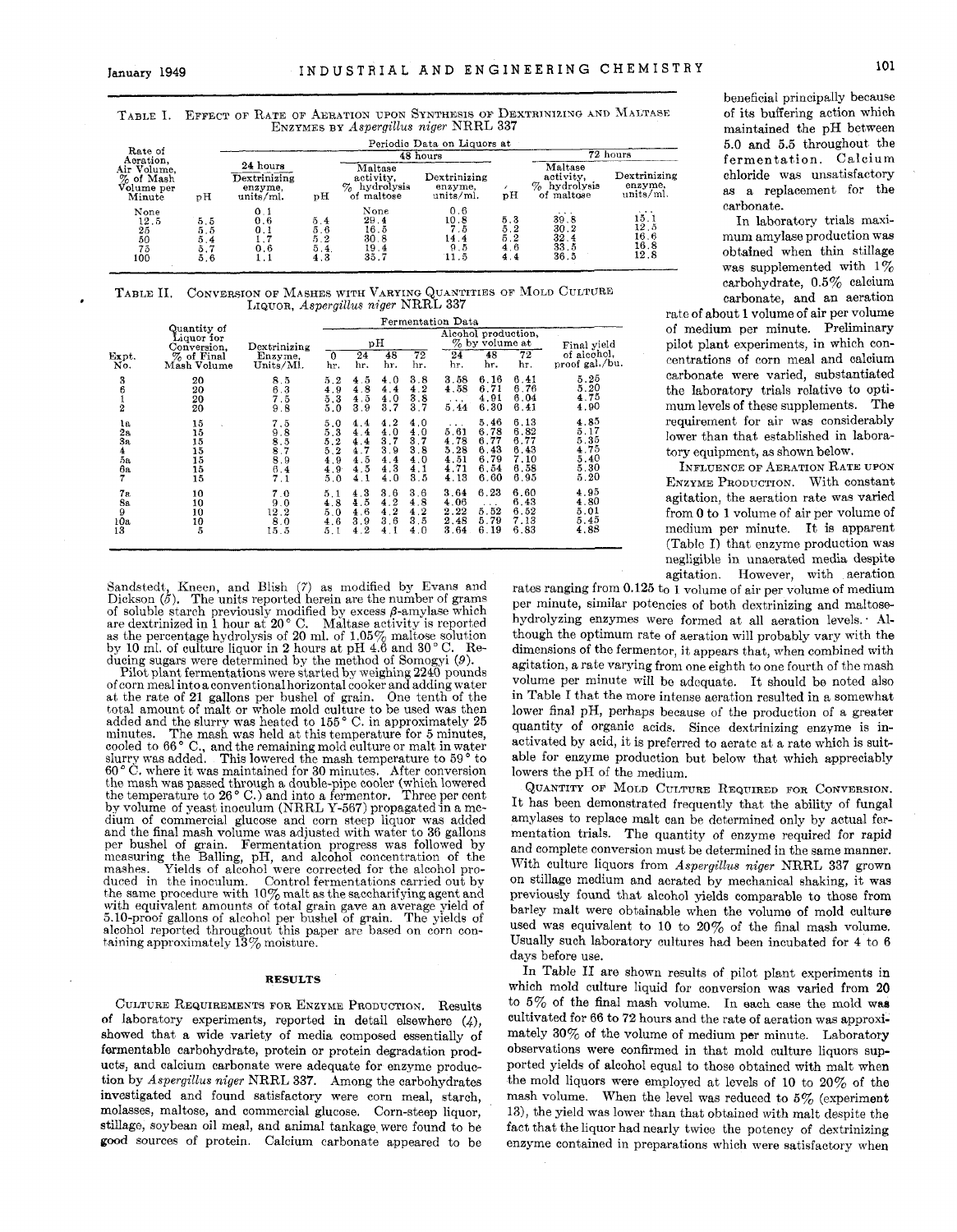

employed at a  $10\%$  level (experiment 10a). In some of the fermentations summarized in Table IJ (experiments **2,** 3a, 7a, 10a), satisfactory yields of alcohol were obtained despite the development of acidity which generally would be deleterious in malt-saccharified mashes. This confirms previous observations *(IO)* that thc amylolytic systems of certain molds, when compared with malt, are more resistant to inactivation by acid.

In the next series of experiments, the quantity of mold culture liquor was varied while the level of dextrinizing enzyme remained constant. Culture liquors from five different preparations were utilized in each case to supply 0.8 unit of dextrinizing enzyme per ml. in the final mash. Results summarized in Table III show again that with the lowest level of culture liquor  $(5\%)$ the yield was less than in mashes converted with large volumes of

culture liquor and with malt. Since the concentration of dextrinizing enzyme was the same in all liquors, it alone does not determine the suitability of amylolytic preparations.

CONTINUOUS USE OF MOLD STILLAGE. In previous experiments *Aspergillus niger* was cultivated on malt stillage. If submerged mold amylase were to be employed in a distillery, however, it **13 15.5 5 5.1 4.2 4.1 4.0 3.64 6.19 8.83 4.88** is obvious that the substrate for enzyme production would be mold stillage. To determine whether continuous operation on mold stillage is feasible, a series

of fermentations was carried out in which malt stillage was utilized only in the first run.

amylolytic preparations of high saccharifying activity were rich  $\frac{1}{3}$  **5.04 5.04 1 1 5.04 5.04 5.04 6.20 5.04 5.20 6.20 5.20 6.20 6.20 6.20 6.20 6.20** forms less dextrinizing enzyme but appreciably more maltase than *Aspergillus niger* NRRL 337 (2), was used in this series. Results shown in Table IV reveal that mold stillage is a satis-Prior to the study on continuous operation, it was found that Results shown in Table IV reveal that mold stillage is a satis-<br>
factory substrate for enzyme production. With the exception of of final mash volume. one fermentation, all the yields were 5.0-proof gallons per bushel or

higher. In the one case in which the yield was  $4.82$ -proof gallons per bushel, the mash became contaminated with an acid-forming bacillus. The importance of maintaining aseptic techniques in *so* far as possible, likcwisc, is illustrated in this one instance.

### **PLANT DESIGN AND COST CALCULATIONS**

These pilot plant experiments on the production of an amylolytic liquor by submerged culture methods have demonstrated that the operation of the process on a large scale is feasible and practicable. Logically, tho location of such an installation would be in or adjacent to a distillery, since the distillery both produces thin stillage, the major raw material, and uses the finished product. Such a location would obviate the problems and associated expense of concentration or other stabilization of both raw ma-

TABLE III. CONVERSION OF MASHES WITH THE SAME QUANTITY OF DEXTRINIZING

|                                                            |                                     | ENZYME, Aspergillus niger NRRL 337 |                   |                                 |                                 |                                 |                                      |                                      |                                      |                                      |
|------------------------------------------------------------|-------------------------------------|------------------------------------|-------------------|---------------------------------|---------------------------------|---------------------------------|--------------------------------------|--------------------------------------|--------------------------------------|--------------------------------------|
|                                                            | Culture Liquor Used                 |                                    |                   |                                 |                                 | Fermentation Data               |                                      |                                      |                                      |                                      |
|                                                            | Dextrinizing                        | Quantity for<br>conversion.        |                   |                                 | рH                              |                                 |                                      | $\%$ by Volume                       | Alcohol Production.                  | Yield of                             |
| Expt.<br>No.                                               | enzyme,<br>units/ml.                | $\%$ of final<br>mash volume       | 0<br>hг.          | 24<br>hr.                       | 48<br>hr.                       | 72<br>hr.                       | 24<br>hr.                            | 48<br>hr.                            | 72<br>hr.                            | alcohol.<br>proof gal./bu.           |
| 10<br>15a<br>$\begin{array}{c} 11 \\ 12 \\ 13 \end{array}$ | 7.9<br>10.4<br>11.0<br>13.9<br>15.5 | 10<br>8<br>6<br>5                  | 4.9<br>5.0<br>4.8 | 4.6<br>4.6<br>4.0<br>4.5<br>4.2 | 4.4<br>4.2<br>3.9<br>4.1<br>4.1 | 4.2<br>4.2<br>3.9<br>3.9<br>4.0 | 4.82<br>2.91<br>2.21<br>2.85<br>3.64 | 6.71<br>6.36<br>5.68<br>6.36<br>6.19 | 6.84<br>7.10<br>6.47<br>7.00<br>6.83 | 5.20<br>5.05<br>5.00<br>5.22<br>4.88 |

### TABLE IV. CONTINUOUS USE OF MOLD AMYLASE<sup>a</sup>

|                                           |                                             |                                           | Enzyme Activity                                    |                                              |
|-------------------------------------------|---------------------------------------------|-------------------------------------------|----------------------------------------------------|----------------------------------------------|
| Cycle<br>No.                              | Age of<br>$_{\rm{Mold}}$<br>Culture,<br>Hr. | Dextrinizing<br>enzyme,<br>units/ml.      | Maltase<br>activity,<br>% hydrolysis<br>of maltose | Alcohol Yield,<br>Proof Gal./Bu.             |
| $\overline{2}$<br>3<br>$\frac{4}{5}$<br>6 | 66<br>66<br>66<br>66<br>66<br>66            | 4.2<br>$-3.0$<br>3.5<br>4.0<br>3.0<br>4.4 | 52.4<br>36.7<br>44.4<br>44.6<br>38.0<br>52.9       | 5.03<br>5.04<br>5.20<br>5.00<br>4.82<br>5.19 |